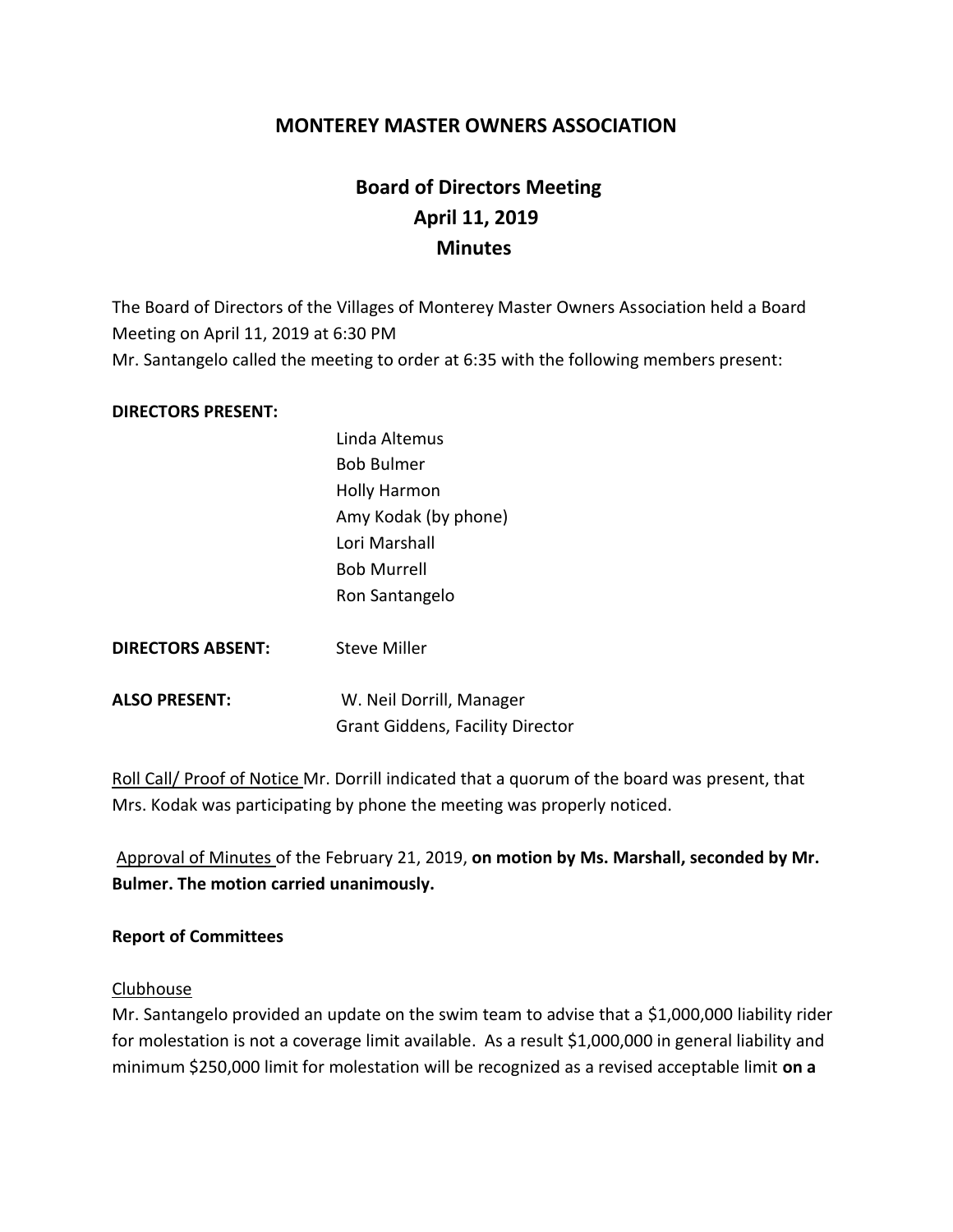# **motion by Bob Bulmer and seconded by Bob Murrell. The effective date is May 28th, motion was approved unanimously.**

#### Playground

The SDP Neighborhood meeting is scheduled for May  $2^{nd}$  at 6:00 PM, to receive input as a condition of the building permit for the shade structure.

#### **Streetlights**

Ms. Marshall presented a revised proposal for Clubhouse parking lot lighting., The fixtures will be LED and now include new posts. The proposal from Bay Electric is now \$69,840 **on a motion** 

# **by Ron Santangelo and seconded by Bob Murrell to authorize Mr. Miller to execute a revised contract not to exceed \$77,000**

## Tennis Court Lighting

The reviewed proposal is now \$52,600 **on a motion by Bob Bulmer and seconded by Bob Murrell source of funds to be Capital Reserves.**

## Clubhouse interior

Door hardware for Clubhouse interior panic bars are required for retrofit and an advance deposit paid for a contract amount of \$12,000 to Cypress Access. This item has been previously approved.

## Treasurers Report: Ms. Altemus

• Balance Sheet

Ending March 1.1 million total cash balance with \$275,000 operating, \$746,000 reserves. \$39,800 in payables and outstanding bank loan balance \$1,973,000

• Income Statement

Revenue \$93,580 and expenses of \$70,702

YTD 1<sup>st</sup> Quarter total net income of \$13,000

Ms. Altemus also will revise and recommend policies associated with payables to provide certain authorization to staff

Community Documents

Draft is complete and submitted to the Adamczyk firm

# Managers' Report

Mr. Dorrill provided updates on the following:

- Irrigation repairs
- Exterior masonry wall repairs
- Gate house damage repairs to include a claim against the trucking company that the owner will ultimately be responsible for. Mr. Dorrill was asked to contact the owner to advise that they are the responsible party in the event payment is not forth coming.